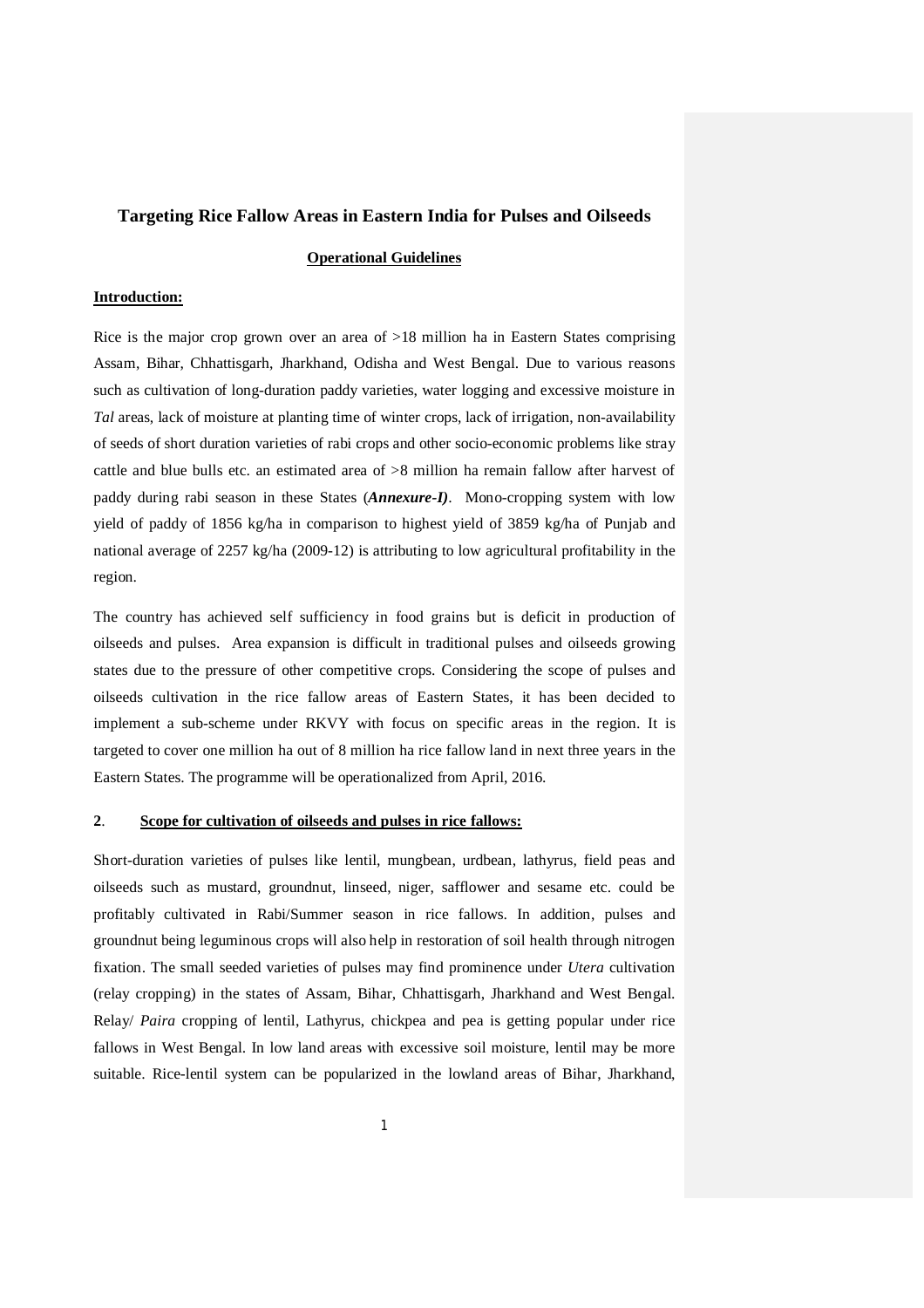Eastern UP and West Bengal. Rice fallows can also be profitably used for groundnut cultivation in *Char* area of Bihar, Eastern UP, Mahananda *Char* of Odisha, Brahmaputra valley of Assam. Mustard, sesame and linseed cultivation could be promoted in almost all the States.

# **3. Objectives:**

- 3.1 To bring one million ha area of rice fallow under oilseeds and pulses cultivation with an estimated additional production of 2.50 lakh tonnes of pulses and 3.5 lakh tonnes of oilseeds by end of 2018-19.
- 3.2 To target specific 100 villages each in 15 districts of the region to achieve tangible results.
- 3.3 Capacity building of extension functionaries and farmers for sustainable cultivation of oilseeds and pulses in rice fallows by adopting latest crop production technologies.
- 3.4 To create need based irrigation, mechanization, post-harvest and marketing infrastructure in the project areas for sustainable cultivation of oilseeds and pulses.

#### 4. **Area of operation and funding pattern**

Fifteen districts in the states of Assam, Bihar, Chhattisgarh, Jharkhand, Odisha and West Bengal with large areas of rice fallow will be covered under this scheme. The funds would be released to the states as per norms of RKVY. The expenditure will be shared between Central and State Government in the ratio of 90:10 for Assam and 60:40 for remaining States.

#### 5. **Criteria for selection of districts / villages/beneficiaries**

- **5.1** Identification of 15 potential districts in 06 states of Assam, Bihar, Chhattisgarh, Jharkhand, Odisha and West Bengal with highest coverage under Kharif paddy and lowest coverage (<50%) under Rabi crops.
- **5.2** Identification of 100 villages in each district with highest coverage under Kharif paddy and lowest coverage (<25%) under Rabi crops in consultation with local KVKs. The states will send list of villages selected district wise to DAC&FW.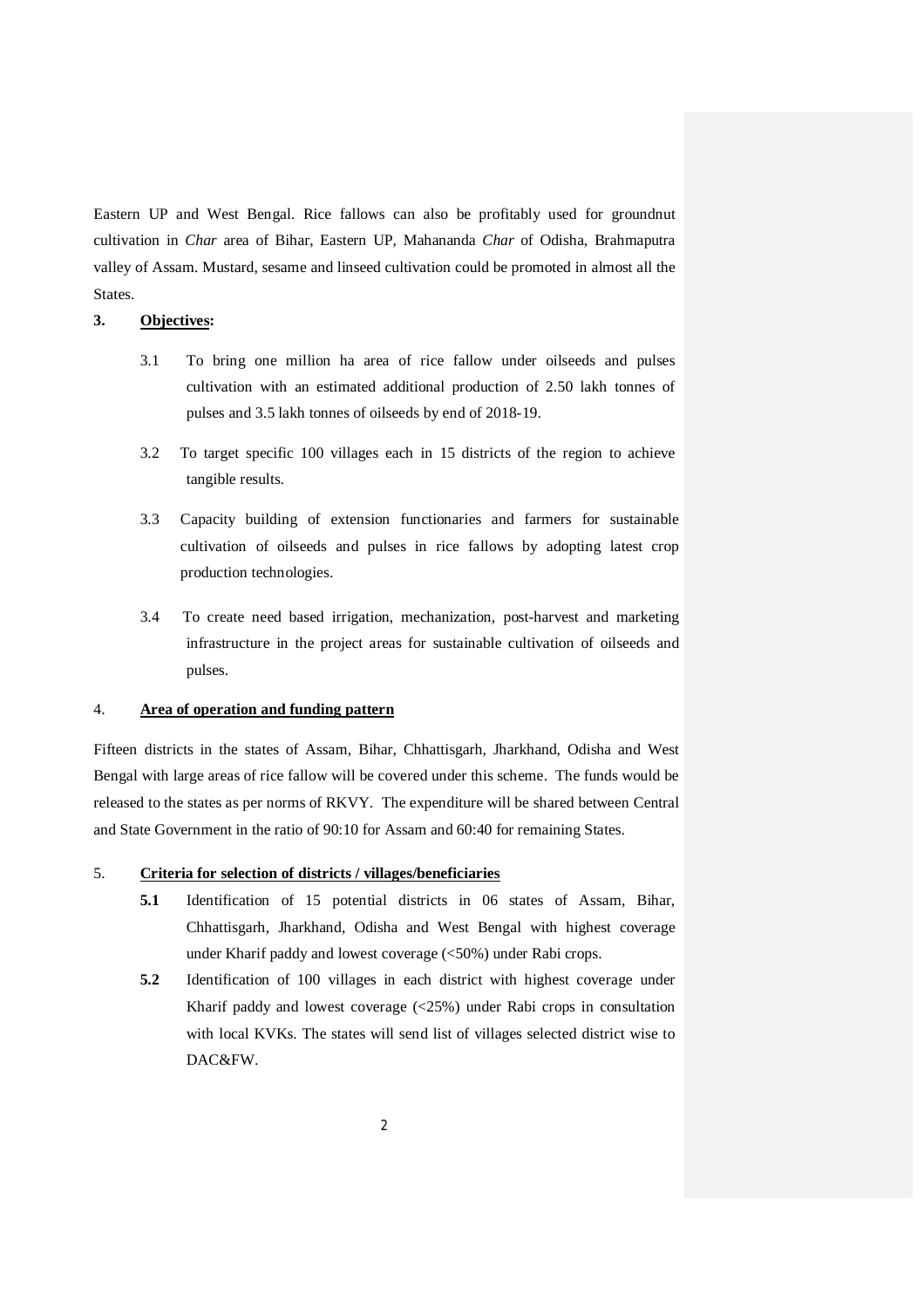- **5.3** Allocation of funds will be made for general, Special Component Plan (SCP) for Scheduled Caste and Tribal Sub-Plan (TSP) for Scheduled Tribes as per their proportion in the State population.
- **5.4.** The intervention supported under the scheme will not be supported from NMOOP and NFSM in the selected villages to avoid duplication of resources.

#### **6. Interventions**

An assistance of Rs.5.00 lakh will be provided for each village. Out of which 50% funds (Rs. 2.50 lakhs) would be incurred on organizing cluster demonstration of improved production technologies and remaining (Rs. 2.50 lakhs) will be utilized for supply of other inputs like supply of certified seed, micro-nutrient, soil ameliorant (lime/gypsum) PP chemicals, irrigation equipments, farm machinery etc. in nearby area of cluster demonstration. The cost norm under /NFSM will be followed.

**Cluster demonstration:** Demonstration of improved production technology of pulses and oilseed would be organized in a cluster of around 50 ha in each village continuously for 3 years/ seasons within the total allocation of Rs. 2.50 lakh/ year/season. In case of non-availability of 50 ha area in a village, the cluster will be contiguous in the neighboring villages. The size of cluster will vary depending upon the crops covered under the cluster due to different rate of assistance prescribed for each crop. For individual farmer the area under demonstration shall not be more than 2 ha.

The status of soil fertility of the selected farmers should be tested before undertaking the demonstration for optimum use of nutrients. The proven technology to be demonstrated in cluster should be identified in consultation with SAUs/KVKs. The details of inputs for these demonstrations will be finalized by the States in consultation with ICAR/SAUs/KVKs within the approved norms of NMOOP for oilseeds and NFSM for pulses. The cost of chemical fertilizers as may be required will be borne by the beneficiary farmers. High Yielding Varieties (HYVs) / hybrids of oilseeds /pulses, which are <15 year old should only be used under cluster demonstration. The AAPs should indicate break up for cafeteria of activities for each cluster demonstration as given below: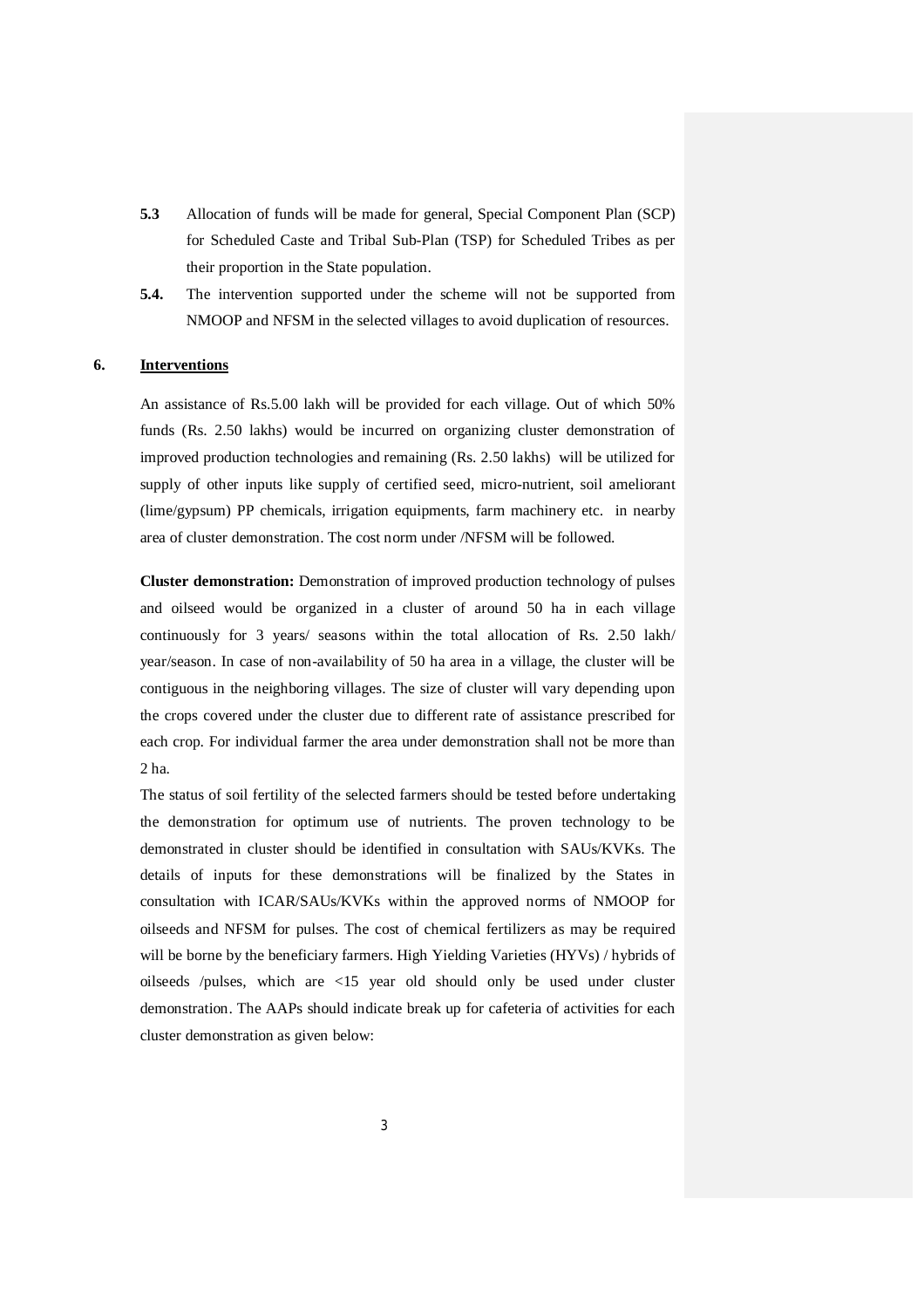| <b>Cafeteria of interventions</b>            | Cost in Rs. per ha |  |  |  |  |
|----------------------------------------------|--------------------|--|--|--|--|
| Seeds                                        |                    |  |  |  |  |
| Seed treatment                               |                    |  |  |  |  |
| Micro-nutrient including soil ameliorant     |                    |  |  |  |  |
| Bio-fertilizers                              |                    |  |  |  |  |
| PP chemicals including bio-agent             |                    |  |  |  |  |
| Irrigation appliances/equipments             |                    |  |  |  |  |
| Custom hiring charges for seed drill/planter |                    |  |  |  |  |
| Publicity, field days, Kisan Goshti etc.     |                    |  |  |  |  |

A field day should be organized at the stage of physiological maturity of the crop with participation of beneficiary and non-beneficiary farmers from the neighboring villages, scientists of SAUs / KVKs and extension workers from SDAs.

### **7. Action Plans**:

- **7.1** An assistance of Rs.5.00 lakh will be provided for each village, out of which 50% fund would be incurred on cluster demonstration of improved production technologies and remaining may be utilized for supply of other inputs.
- **7.2.** Beneficiaries will be identified and village level Action Plan will be prepared by a Committee headed by Agriculture Supervisor/VLEW, and 2-3 progressive farmers and a farmer facilitator of ATMA as members. Priority may be given to the farmers, who have facility for protective irrigation.
- **7.3.** The villages covered under this scheme shall be excluded from the ongoing centrally sponsored schemes of NFSM and NMOOP to avoid the duplication of resources.
- **7.4.** The village level Action Plans will be consolidated for each district in the format given in *Annexure-II* and approved by the following District Level Committee:

| S. No. | <b>Designation</b>                      | <b>Position</b>         | <b>Formatted Table</b><br>---------- |
|--------|-----------------------------------------|-------------------------|--------------------------------------|
|        | Chairman, Governing Board (GB) of ATMA  | Chairman                |                                      |
|        | Programme Coordinator/In-charge of KVK  | Member                  |                                      |
|        | District Head of Agriculture Department | <b>Member Secretary</b> |                                      |

The Committee will also be responsible for implementation and monitoring of the programme. The Committee will meet atleast once in a crop season.

**7.5** The District Action Plans will be consolidated into State Action Plans. Thereafter, State Action Plans along with district-wise statements will be sent to DAC&FW, Govt. of India for approval. On receipt of the approval of GoI, the State Plans will be approved by State Level Sanctioning Committee (SLSC) of RKVY.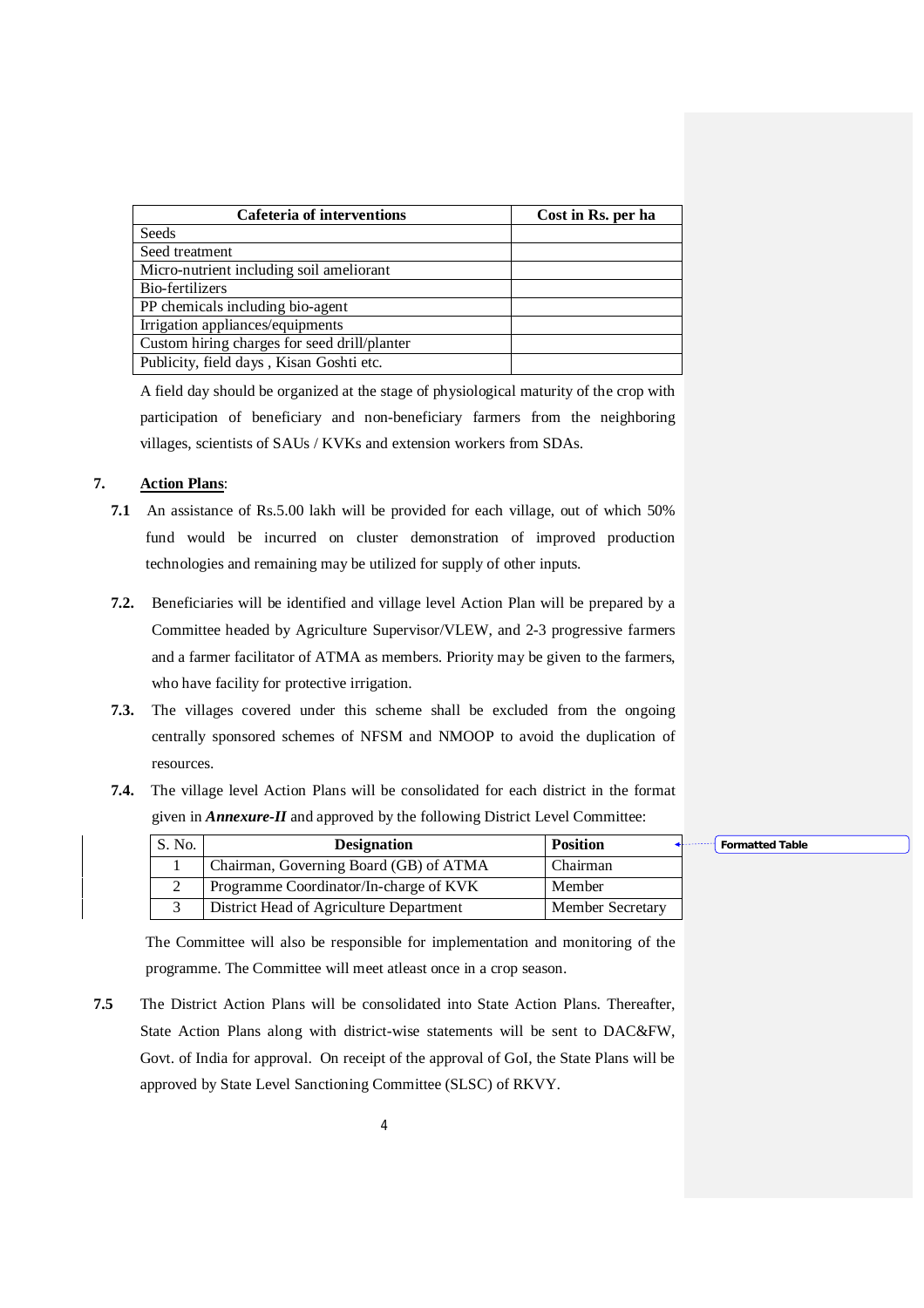**8.** Reporting system: Each state will submit a Quarterly Progress Report (QPR) by 15<sup>th</sup> of the month following each quarter. Subsequently, final Annual Progress Report (APR) will be submitted within 03 months after the closing of financial year in the format given at *Annexure-III* along with district-wise details*.*

**9. Monitoring:** The programme will be monitored by National Level Monitoring Teams (NLMTs) of NSFM and NMOOP.

**10. Impact Assessment:** Impact evaluation study will be undertaken through an independent agency to assess the impact of the programme in targeting the rice fallow areas and increasing the production and productivity of oilseeds and pulses.

\*\*\*\*\*\*\*\*\*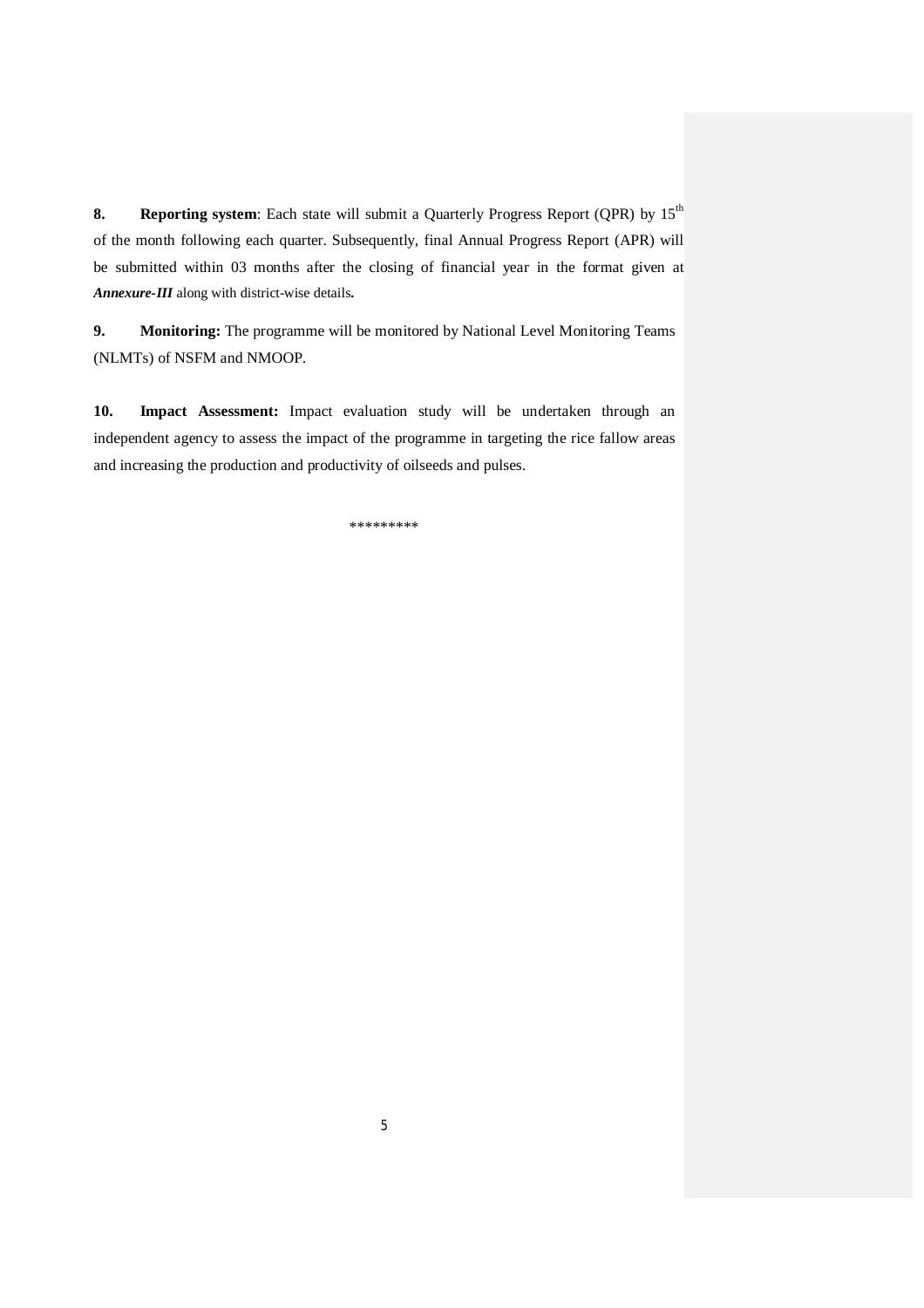#### *Annexure-I*

| <b>State</b>   | Paddy-<br><b>Total</b><br><b>Kharif</b><br>food |        | Area under Rabi crops - 2013-14 |                  |                                   |        |        | <b>Total</b><br>area of           | (Area in lakh ha)<br><b>Estimated</b><br>area of |                 |  |
|----------------|-------------------------------------------------|--------|---------------------------------|------------------|-----------------------------------|--------|--------|-----------------------------------|--------------------------------------------------|-----------------|--|
|                | grains-<br>kharif-<br>2013                      | 2013   | Rabi<br>food<br>grains          | Rabi<br>oilseeds | $Cabbage +$<br><b>Cauliflower</b> | Potato | Tomato | <b>Total</b><br>rabi<br>vegetable | Rabi<br>crops                                    | rice<br>fallows |  |
| (1)            | (2)                                             | (3)    | (4)                             | (5)              | (6)                               | (7)    | (8)    | (9)<br>$=6+7+8$                   | (10)<br>$=4+5+9$                                 | $(11) = 3-11$   |  |
| Assam          | 20.86                                           | 20.50  | 5.74                            | 2.64             | 0.54                              | 0.98   | 0.18   | 1.70                              | 10.08                                            | 10.42           |  |
| Bihar          | 33.86                                           | 36.54* | 30.10                           | 1.23             | 1.06                              | 3.18   | 0.48   | 4.72                              | 36.05                                            | 0.49            |  |
| Chhatt is garh | 42.38                                           | 38.02  | 7.44                            | 0.74             | 0.40                              | 0.38   | 0.50   | 1.28                              | 9.46                                             | 28.56           |  |
| Jharkhand      | 18.51                                           | 12.56  | 4.16                            | 2.37             | 0.53                              | 0.49   | 0.26   | 1.28                              | 7.81                                             | 4.75            |  |
| Odisha         | 45.16                                           | 38.80  | 6.28                            | 0.94             | 0.85                              | 0.15   | 0.97   | 1.97                              | 9.19                                             | 29.61           |  |
| West<br>Bengal | 43.86                                           | 42.27  | 18.90                           | 5.55             | 1.54                              | 4.12   | 0.57   | 6.23                              | 30.68                                            | $11.59**$       |  |
| <b>Total</b>   | 204.63                                          | 188.69 | 72.62                           | 13.47            | 4.92                              | 9.3    | 2.96   | 17.18                             | 103.27                                           | 85.42           |  |

#### **State wise estimated area of rice fallows in Eastern States**

**\* Includes area of 30.39 lakh ha under kharif -paddy, area of 2.77 lakh ha of kharif- maize and area of 3.38 lakh ha of kharif vegetables.** 

**\*\* An area of about 3 lakh ha is being used for cultivation of summer sesame, groundnut and moong.**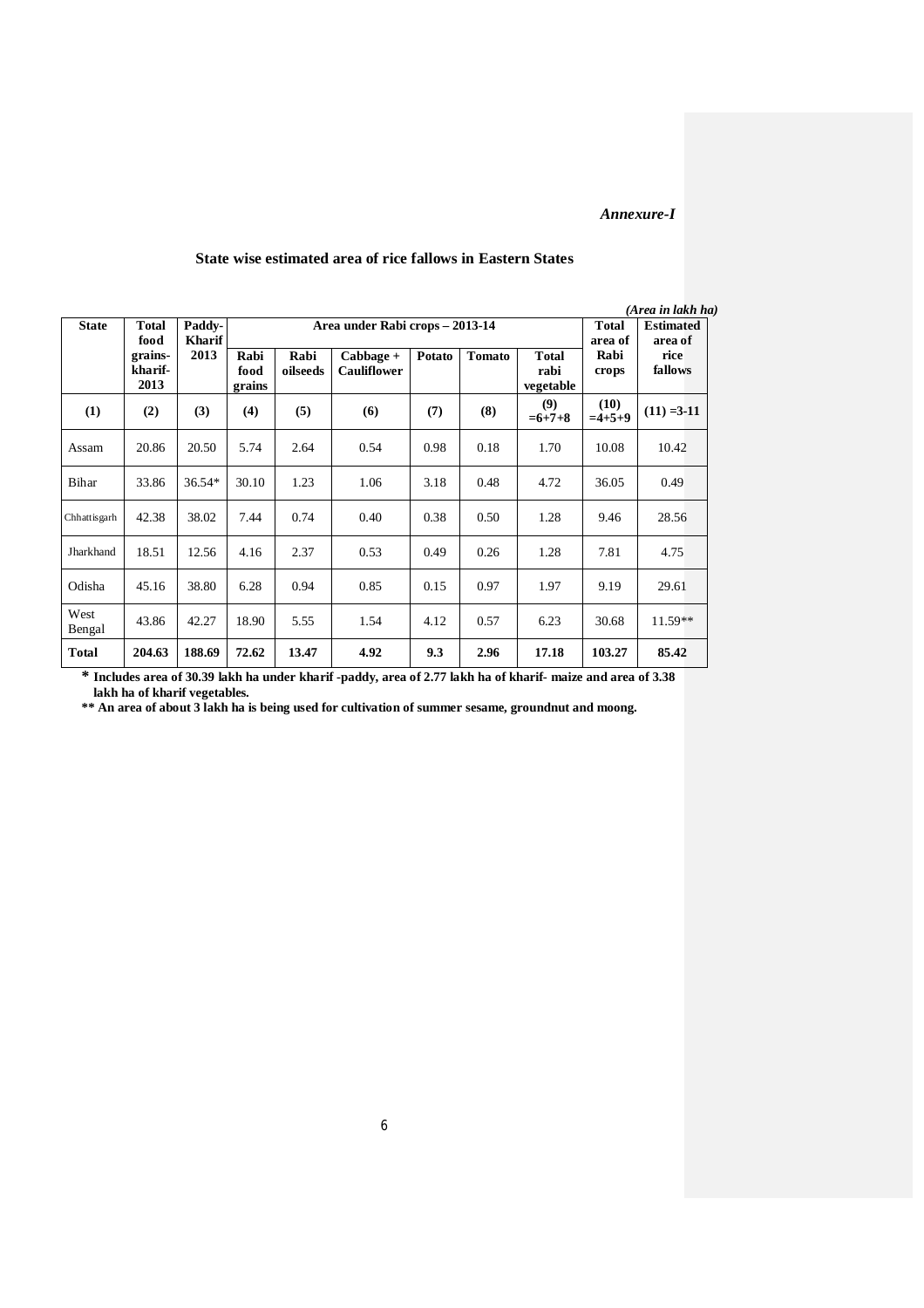#### *Annexure – II*

# **Annual Action Plan (AAPs) of Targeting Rice Fallow Areas for the year**

## **District/State:**

*(Financial Rs. in lakhs)*

| S.No.          | <b>Intervention</b>          | Approved rate of<br>assistance          | Target proposed by the<br><b>State</b> |     |  |  |
|----------------|------------------------------|-----------------------------------------|----------------------------------------|-----|--|--|
|                |                              |                                         | Phy.                                   | Fin |  |  |
| $\mathbf{1}$   | <b>Cluster demonstration</b> |                                         |                                        |     |  |  |
|                | Chick pea                    | Rs. 7500 / ha                           |                                        |     |  |  |
|                | Lentil                       |                                         |                                        |     |  |  |
|                | Green gram                   |                                         |                                        |     |  |  |
|                | Black gram                   |                                         |                                        |     |  |  |
|                | Grass pea                    |                                         |                                        |     |  |  |
|                | Field pea                    |                                         |                                        |     |  |  |
|                | Mustard                      | Rs.3000 / ha                            |                                        |     |  |  |
|                | Linseed                      |                                         |                                        |     |  |  |
|                | Safflower                    |                                         |                                        |     |  |  |
|                | Sesame                       |                                         |                                        |     |  |  |
|                | Sunflower                    | Rs. 4000 / ha                           |                                        |     |  |  |
|                | Groundnut                    | Rs.7500 / ha                            |                                        |     |  |  |
|                | <b>Total</b>                 |                                         |                                        |     |  |  |
| $\overline{2}$ |                              | Supply of certified seed of varieties / |                                        |     |  |  |
|                |                              | hybrids pulses & oilseeds not older     |                                        |     |  |  |
|                | than 15 years                |                                         |                                        |     |  |  |
|                | Varieties                    | Rs. 2500 / Qtl.                         |                                        |     |  |  |
|                | Hybrids                      | Rs. 5000 / Qtl.                         |                                        |     |  |  |
| 3              | Other inputs                 |                                         |                                        |     |  |  |
|                | Micro nutrients              | Rs. 500 / Ha                            |                                        |     |  |  |
|                | Gypsum                       | Rs. 750 / Ha                            |                                        |     |  |  |
|                | Lime                         | Rs. 1000 / Ha                           |                                        |     |  |  |
|                | Bio-fertilizer               | Rs. 300 / Ha                            |                                        |     |  |  |
|                | PP Chemicals                 | Rs. 500 / Ha                            |                                        |     |  |  |
|                | including bio-               |                                         |                                        |     |  |  |
|                | agent                        |                                         |                                        |     |  |  |
| $\overline{4}$ | <b>Irrigation equipment</b>  |                                         |                                        |     |  |  |
|                | Sprinklers                   | Rs. 10,000 / unit                       |                                        |     |  |  |
|                | Pipes                        | $\omega$                                |                                        |     |  |  |
|                | Pump sets                    | 10, 000 / unit                          |                                        |     |  |  |
| 5              | Farm                         | As per NMOOP/NFSM                       |                                        |     |  |  |
|                | <b>Machinery</b>             | / SMAM                                  |                                        |     |  |  |

@ 50% of the cost limited to Rs.50/- per meter for HDPE pipes, Rs. 35/- per meter for PVC pipes and Rs. 20/- meter for HDPE laminated woven lay flat tubes with maximum ceiling of Rs. 15000/- per farmer / beneficiary for water carrying pipes under NMOOP and NFSM".